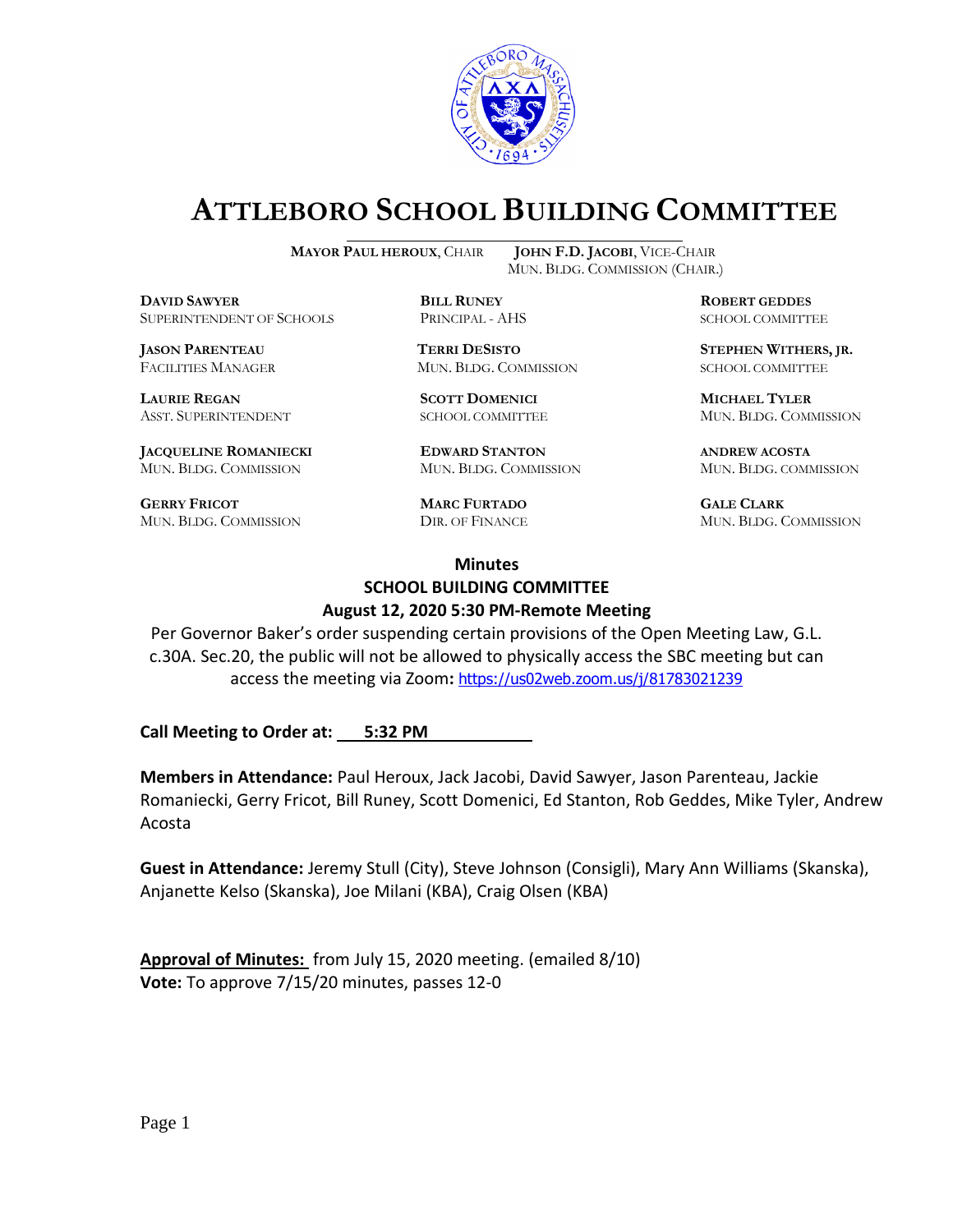#### **Bills & Payments:**

| <b>Vendor</b>  | Invoice #            | <b>Invoice Date</b> | Amount         |
|----------------|----------------------|---------------------|----------------|
| <b>Skanska</b> | 1316825-000-14190-47 | 8/7/20              | \$108,435.00   |
| Kaestle Boos   | 16027.00-42          | 7/30/20             | \$109,085.00   |
| Consigli       | Application 15       | 7/31/20             | \$3,954,343.48 |
| <b>Total</b>   |                      |                     | \$4,171,863.48 |

**Vote:** To Approve payment of invoices listed above, passes 12-0

### **Attleboro High School-project update:**

## **KBA**

*Project Update* – Project continues to move in positive direction. The brick previously approved by SBC has been delivered. Shipments of both of batches of defective brick were small and the city/project is not paying the brick that was sent back. The new brick is being installed on the mock-up, and it will be complete next month.

## **Consigli:**

*Project Update* – The roof is installed on all the four-story portions of the building and is nearly 90% finished. Roof testing previously approved by SBC is progressing, mainly on east end as there may be some adhesion issues. The testing is two-fold: a pull test and cutting a 1'x1' square in possible problem areas. Testing is scheduled for 8/26.

Majority of the steel is in, a lot more decking has been installed in the last month. Steel work to finish by end of August.

Framing is continuing, fourth floor interior framing is currently ongoing, will move to third floor in September. Classrooms and hallways starting to take shape and they will continue to work east to west.

Turf field still hampered by materials delays. Materials due on site 8/24 and all prep work is complete. Uncertainty of any fall sports have made this delay less costly.

*GMP Change Order #1 - \$52,777.47* Includes 4th floor ceiling coordination Roof edge soffit framing revisions **Vote:** to approve GMP Change Order #1 passes 12-0

*CR Log Update* – reviewed log updates. \$4.7 million remains in contingency budget.

*Brick Change vote* – members conditionally approved 15-0 via email vote. **Vote:** to approve brick to replace the two defective shipments, passes 12-0